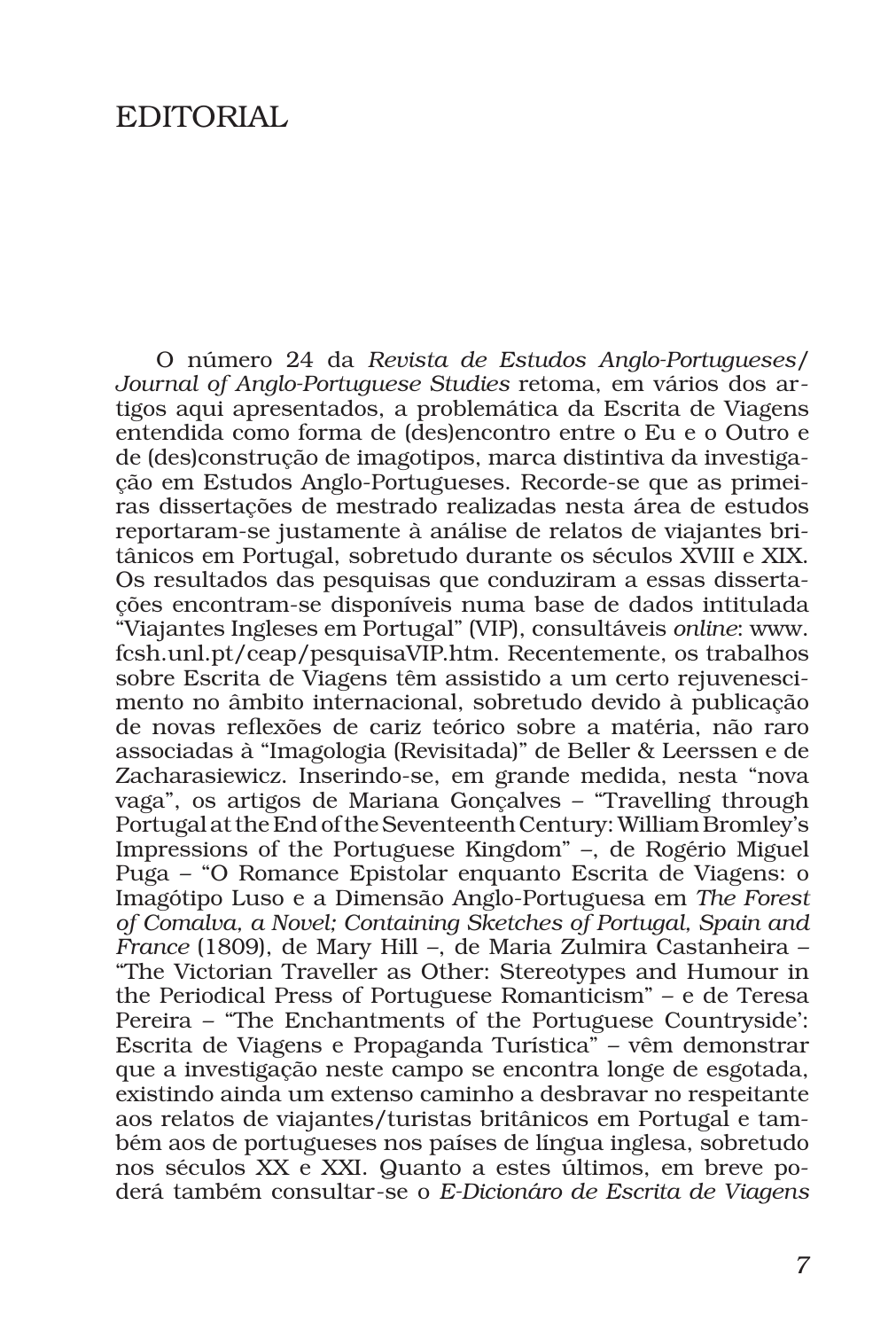*Portuguesa* em www.fcsh.unl.pt/.../e-dicionario-de-escrita-de- -viagens-portuguesa-e-dictionary-of-portuguese-travel-writing- -cetaps-1, que contará decerto com entradas atinentes a relatos de viajantes portugueses por países anglófonos.

Se o texto de Teresa Pereira já articula a escrita de viagens com a propaganda turística do Estado Novo, o artigo de Maria Zulmira Castanheira, por seu turno, enquadra-a no contexto da imprensa periódica, fonte inesgotável de novos dados sobre as relações luso-britânicas em diferentes épocas e, portanto, também objecto de estudo de algumas teses de doutoramento e dissertações de mestrado realizadas no âmbito dos Estudos Anglo-Portugueses. Os artigos de John Clarke e José Baptista de Sousa – "The Reception of the Braganças in England as Recorded in the British Press, 1827-1851" –, de Paulo de Oliveira Ramos – "Robert Bisset Scott e os seus 'Roman Remains at Lisbon'" – e de António Lopes – *"A Voz do Mineiro* [*The Miner's Voice*]: Raising the Working-Class Consciousness in a British-Owned Mine in Southern Portugal – a Discursive Approach" – centram-se justamente na análise das imagens dos portugueses tal como foram veiculadas na imprensa britânica dos séculos XIX e XX, confirmando a importância do periodismo enquanto espaço privilegiado para qualquer investigador interessado na análise do discurso jornalístico e, portanto, na (des)construção das imagens do Eu e do Outro.

O contínuo debate entre o uno e o diverso, constituindo uma premissa indissociável da comparação entre culturas que amplia decididamente a percepção da identidade, configura-se como uma temática amplamente discutida, embora de formas diversas, nos artigos de Miguel Alarcão, "*Identity Matters*: Notas para uma (In)Definição de Identidade'Inglesa'no Relato sobre a Conquista de Lisboa (1147)", em torno da hibridez da identidade anglo-normanda a propósito da tomada de Lisboa; de Karen Bennett, "'Like a Candle under a Bushel': Rhetorical Identities in Portugal and England  $(16<sup>th</sup> - 21<sup>st</sup>$  centuries)", centrado nas estratégias discursivas associadas à construção das identidades protestante (inglesa) e católica (portuguesa); e, ainda, na recensão crítica de Carlos Ceia, "Landeg White: *Letters from Portugal*. Kondwani Publications, 2014", um apelo à busca da identidade lusa.

A índole comparatista que se encontra na base de qualquer trabalho em Estudos Anglo-Portugueses, a par da análise da influência de autores britânicos em escritores portugueses (ou vice-versa), revela-se de grande acuidade no artigo de Madalena Lobo Antunes, "Modernism's Novel Approaches to the Novel in the *Book of Disquiet* and *Ulysses*", dedicado justamente a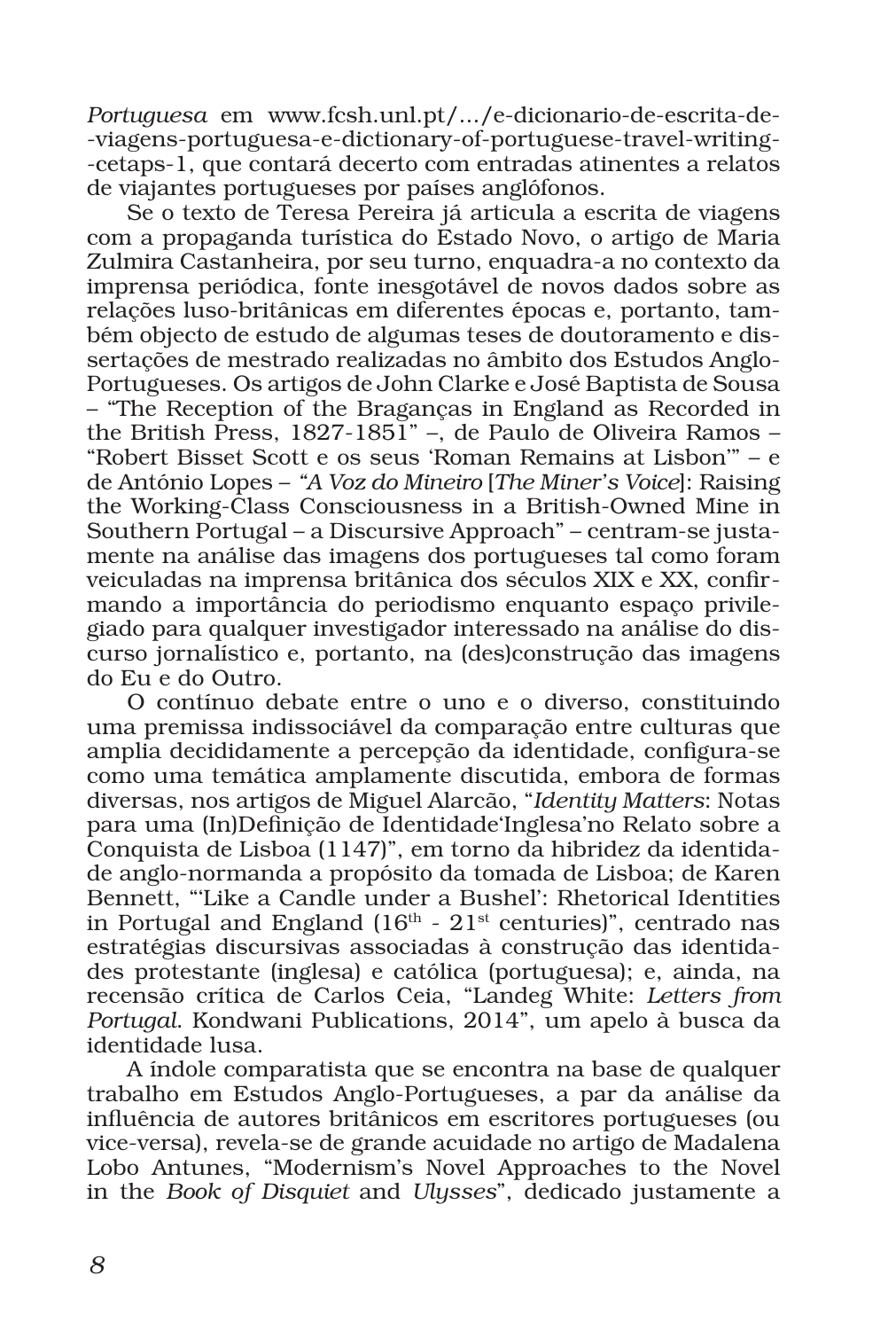explorar as interferências de James Joyce (e também de Herman Melville) na obra de Fernando Pessoa.

A apropriação de personagens e de espaços (*déplacement*) portugueses em obras literárias britânicas com a intenção de veicular mensagens de cariz político-social e, sobretudo, imagotipos positivos de Inglaterra através da manutenção de estereótipos lusos, marca transversal a textos que têm sido objecto de análise em Estudos Anglo-Portugueses, torna-se claramente visível no artigo de Laura Martínez-García, "A Defence of Whig Feminism in Centlivre's Portuguese Plays *The Wonder! A Woman Keeps a Secret* (1714) and *Mar-plot; or the Second Part of The Busy Body* (1710)".

Como ficou definido no Editorial do número 23, a REAP/ JAPS visa divulgar o resultado do trabalho de todos aqueles que se dedicam aos Estudos Anglo-Portugueses, mas propõe- -se também apontar novas sugestões de pesquisa (em curso ou futuras), nomeadamente na secção intitulada "Projectos". Neste número, o Professor George Monteiro, em "Towards a Bibliography of Alberto de Lacerda (1928-2007)", agracia-nos com uma panóplia de referências sobre esta figura anglo-lusa cujo levantamento bibliográfico irá decerto dar azo à elaboração de múltiplos trabalhos, porventura destinados a encontrar um lugar privilegiado num próximo número.

> *Lisboa, 30 de Setembro de 2015 Gabriela Gândara Terenas*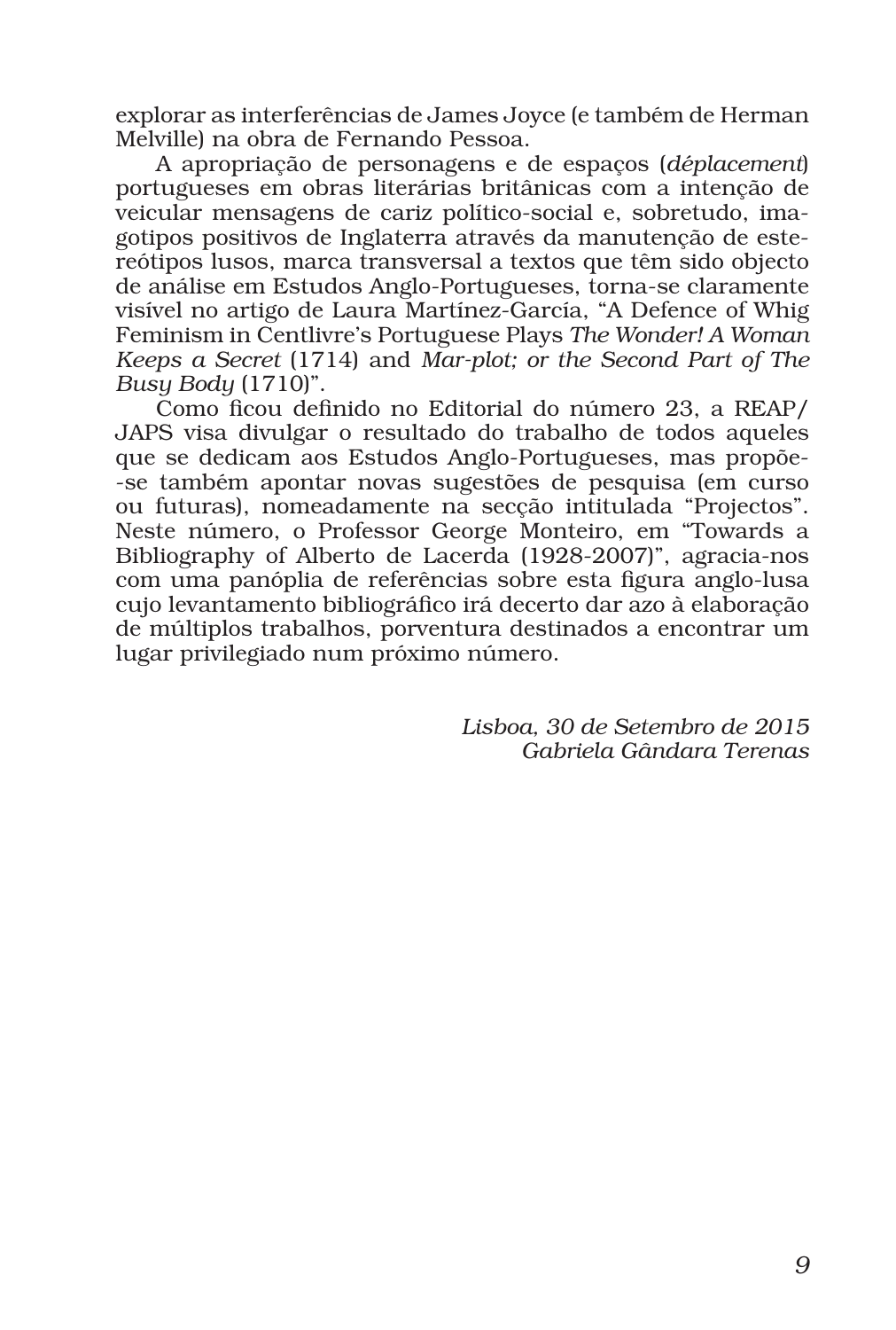## EDITORIAL

Issue no.24 of *Revista de Estudos Anglo-Portugueses/Journal of Anglo-Portuguese Studies* returns, in several of the articles, to the study of Travel Writing, understood as a form of div(con) vergence between the Self and the Other, involving (de)construction of imagotypes, an hallmark of research in Anglo-Portuguese studies. It will be recalled that the first Masters' dissertations carried out in this area dealt precisely with the accounts of British travellers to Portugal, particularly in the eighteenth and nineteenth centuries.The results of this research are now available on a database entitled "English Travellers to Portugal" (VIP) which can be consulted online at: www2.fcsh.unl.pt/ceap/pesquisaVIP.htm. Recently, work on Travel Writing has enjoyed something of a revival at the international level, stimulated by the publication of new theoretical works on the subject, many linked to Beller and Leerssen's "Imagology (Revisited)", and the writings of Zacharasiewicz. A series of articles published here, by Mariana Gonçalves – "Travelling through Portugal at the End of the Seventeenth Century: William Bromley's Impressions of the Portuguese Kingdom" –, by Rogério Miguel Puga – "O Romance Epistolar enquanto Escrita de Viagens: o Imagótipo Luso e a Dimensão Anglo-Portuguesa em *The Forest of Comalva, a Novel; Containing Sketches of Portugal, Spain and France*  (1809), de Mary Hill" –, by Maria Zulmira Castanheira – "The Victorian Traveller as Other: Stereotypes and Humour in the Periodical Press of Portuguese Romanticism" – and by Teresa Pereira – "The Enchantments of the Portuguese Countryside': Escrita de Viagens e Propaganda Turística" – which may be considered,essentially, as part of this *nouvelle vague*, clearly demonstrate that research in this field is far from being played out and that plenty of scope remains, particularly as regards twentieth and twentieth-first-centuries accounts of British travellers/tourists in Portugal and those of their Portuguese counterparts in English-speaking countries. Researchers will soon be able to consult the *E-Dicionário de Escrita de Viagens Portuguesa*  online at www.fcsh.unl.pt/.../e-dicionario-de-escrita-de-viagens-portuguesa-e-dictionary-of-portuguese-travel-writing-cetaps-1 which will undoubtedly include pertinent information concerning the accounts of Portuguese travellers in Englishspeaking countries.

Teresa Pereira's article, on the one hand, examines the association between travel writing and the tourist propaganda of the Estado Novo, whilst Zulmira Castanheira situates her analysis of travel writing within the framework of the periodical press,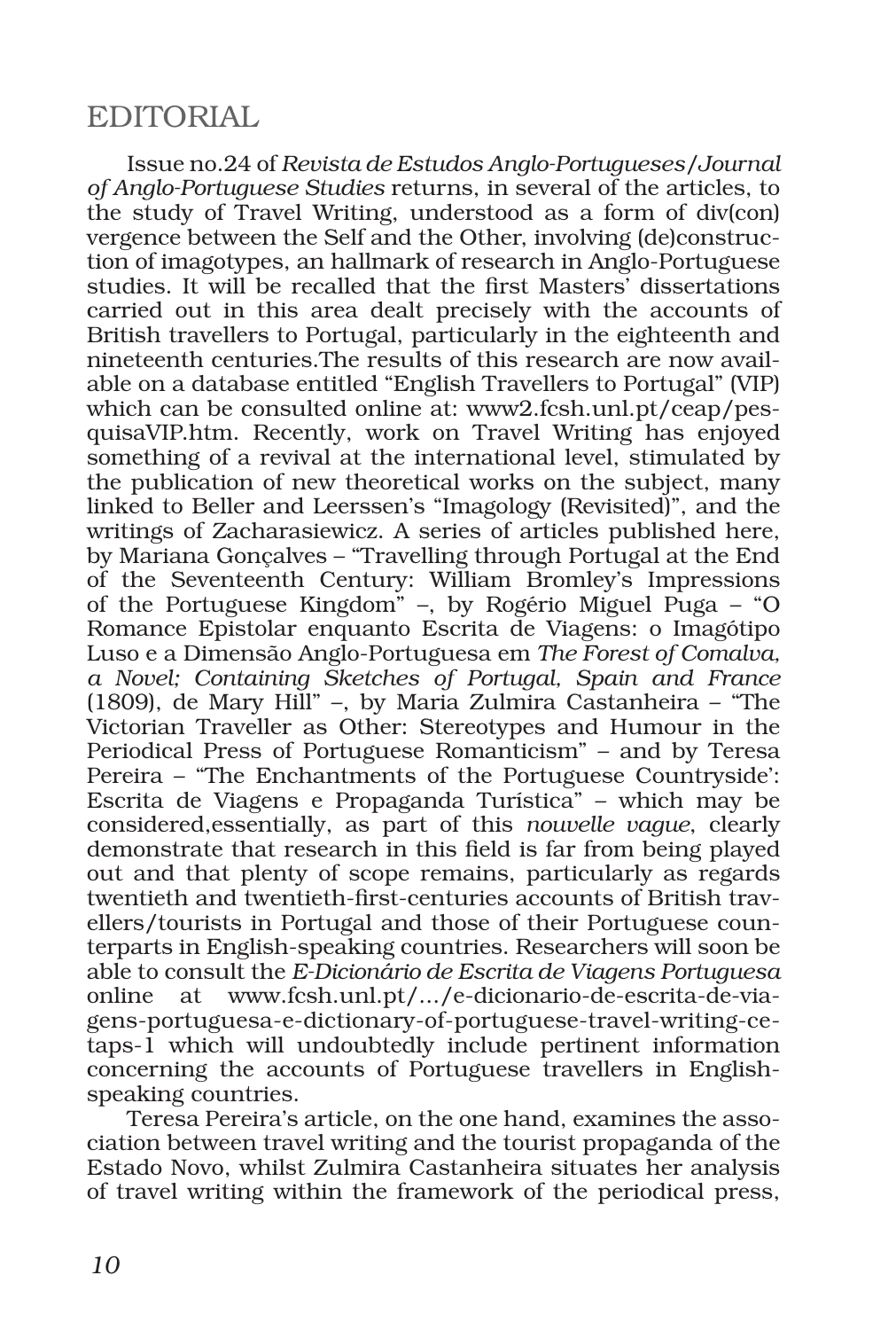an apparently inexhaustible resource for new data on Anglo-Portuguese relations over different historical periods, and which, as a consequence, was chosen as the focus for several Masters and Doctoral dissertations in the area of Anglo-Portuguese Studies. The articles by John Clarke and José Baptista de Sousa – "The Reception of the Braganças in England as Recorded in the British Press, 1827-1851" –,by Paulo de Oliveira Ramos – "Robert Bisset Scott e os seus 'Roman Remains at Lisbon'" – and by António Lopes – "*A Voz do Mineiro* [*The Miner's Voice*]: Raising the Working-Class Consciousness in a British-Owned Mine in Southern Portugal – a Discursive Approach" – deal with the analysis of the image of the Portuguese as portrayed by the British press in the nineteenth and twentieth centuries, confirming the importance of British periodical journalism as a privileged resource for any researcher who is interested in the analysis of journalistic discourse and consequently the (de)construction of images of the Self and the Other.

The ongoing debate on the question of unity and diversity, a premise which significantly amplifies the perception of identity and is indissociable from any comparison between cultures, is an issue which is thoroughly discussed, albeit from different angles, in the articles by Miguel Alarcão, " 'Identity Matters': Notas para uma (In)Definição de Identidade 'Inglesa' no Relato sobre a Conquista de Lisboa (1147)", on the hybrid nature of Anglo-Norman identity against the background of the Siege of Lisbon; by Karen Bennett, "'Like a Candle under a Bushel': Rhetorical Identities in Portugal and England  $(16<sup>th</sup> - 21<sup>st</sup>$  centuries)", focussing on discursive strategies associated to the construction of Protestant (English) and Catholic (Portuguese) identities; and Carlos Ceia's review of Landeg White's *Letters from Portugal*. Kondwani Publications, 2014", an appeal to the quest for Portuguese identity.

The comparative element, which is a constant feature of any work in the field of Anglo-Portuguese Studies, together with the analysis of the effects of British writing on Portuguese authors, or vice-versa, is adroitly exploited in Madalena Lobo Antunes' article on the influence of James Joyce (and also Herman Melville) on Fernando Pessoa.

Laura Martínez-García's article, "A Defence of Whig Feminism in Centlivre's Portuguese Plays *The Wonder! A Woman Keeps a Secret* (1714) and *Mar-plot; or the Second Part of The Busy Body* (1710)" clearly reveals the appropriation of characters and spaces (*déplacement*) in British literary works to convey social or political messages and, in particular, positive imagotypes of England, whilst maintaining Portuguese stereotypes,